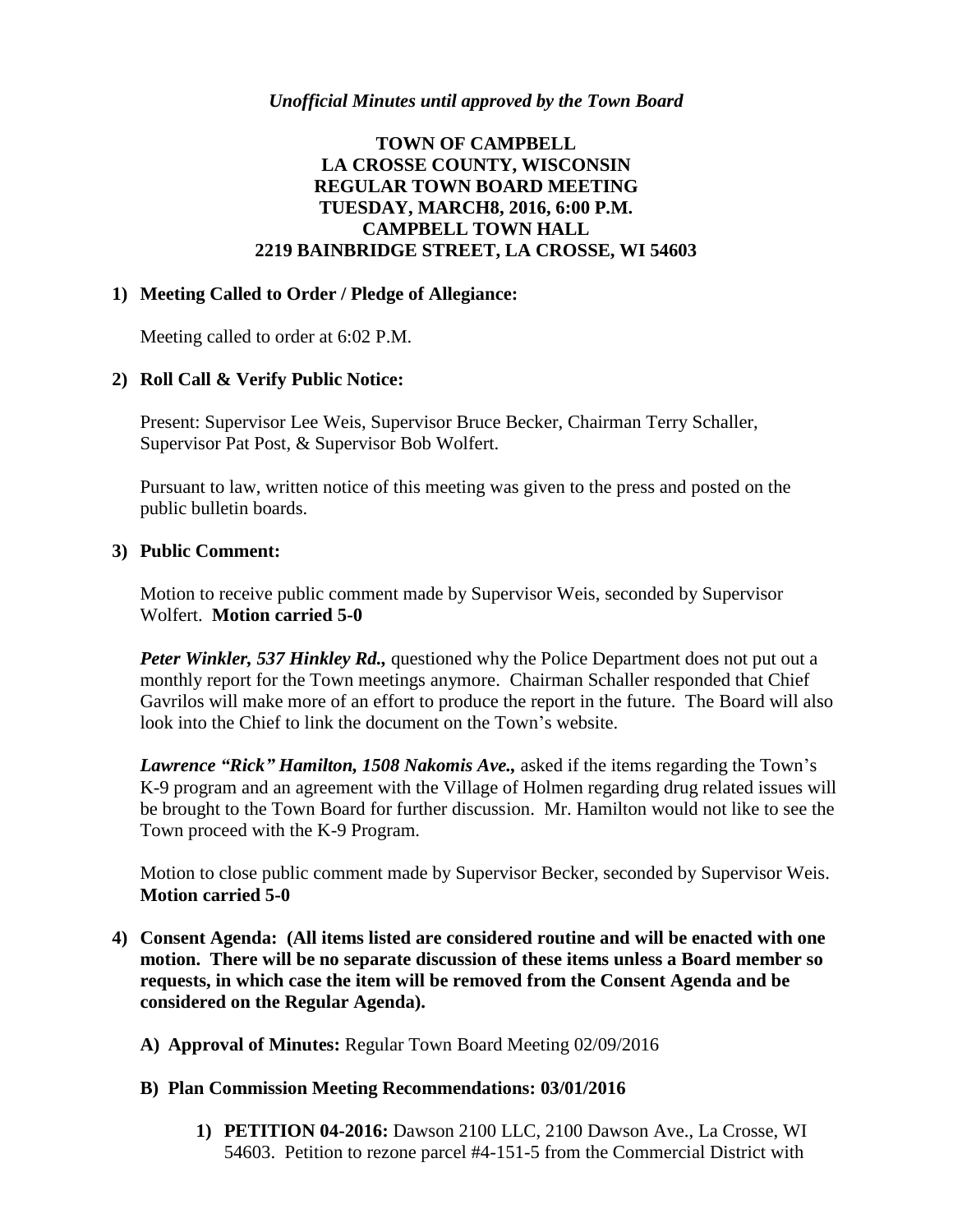conditions to the Commercial District without conditions. **(Recommendation to Approve)**

### **C) Payment of Bills:**

Supervisor Becker asked about an invoice to Carrie Ebner for reimbursement from Rocky Rococo.

Motion to approve the Consent Agenda and payment to Carrie Ebner pending further investigation to determine the voucher refund requested by Ms. Ebner made by Supervisor Becker, seconded by Supervisor Weis. **Motion carried 5-0**

### **5) Business:**

**A)** Approval of a Temporary Class "B" Retailer's License for the French Island Lions Club for March 19, 2016 at the Community Center. (Clerk)

Motion to approve a Temporary Class "B" Retailer's License for the French Island Lions Club for March 19, 2016 at the Community Center made by Supervisor Post, seconded by Supervisor Becker. **Motion carried 5-0**

**B)** Approval for "Rock'n the Docks" at Huck's on the River, 129 Marina Dr. on Saturday, August 6, 2016. (Clerk)

Motion to approve the  $8<sup>th</sup>$  Annual "Rock'n the Docks" at Huck's on the River, 129 Marina Dr. on Saturday August 6, 2016 made by Supervisor Post, seconded by Supervisor Wolfert. **Motion carried 5-0**

**C)** Discussion on Fire Department retirement and 2% fire dues. (Held Over)(Post)

Supervisor Post brought forward to the Board, an agreement for the Board to review. The Agreement states all the items as discussed at last month's meeting. Clerk Hawkins mentioned that the agreement is missing wording regarding the FICA taxes. Supervisor Becker agrees that there should be wording in the agreement regarding FICA. Supervisor Post stated that she will have the agreement modified to include language regarding the FICA taxes and who is responsible to pay for them.

Motion to postpone until next month's meeting so that way the Board can clarify the FICA portion as well as get some input from the Town's Attorney made by Supervisor Weis, seconded by Becker. **Motion carried 5-0**

**D)** Discussion on possible creation of an ordinance to regulate noise from running large trucks. (Held Over)(Chairman)

Chairman Schaller presented some information from other municipalities regarding noise and parking. Chairman Schaller stated that he would like to hold this item over again.

#### **No Action Taken**